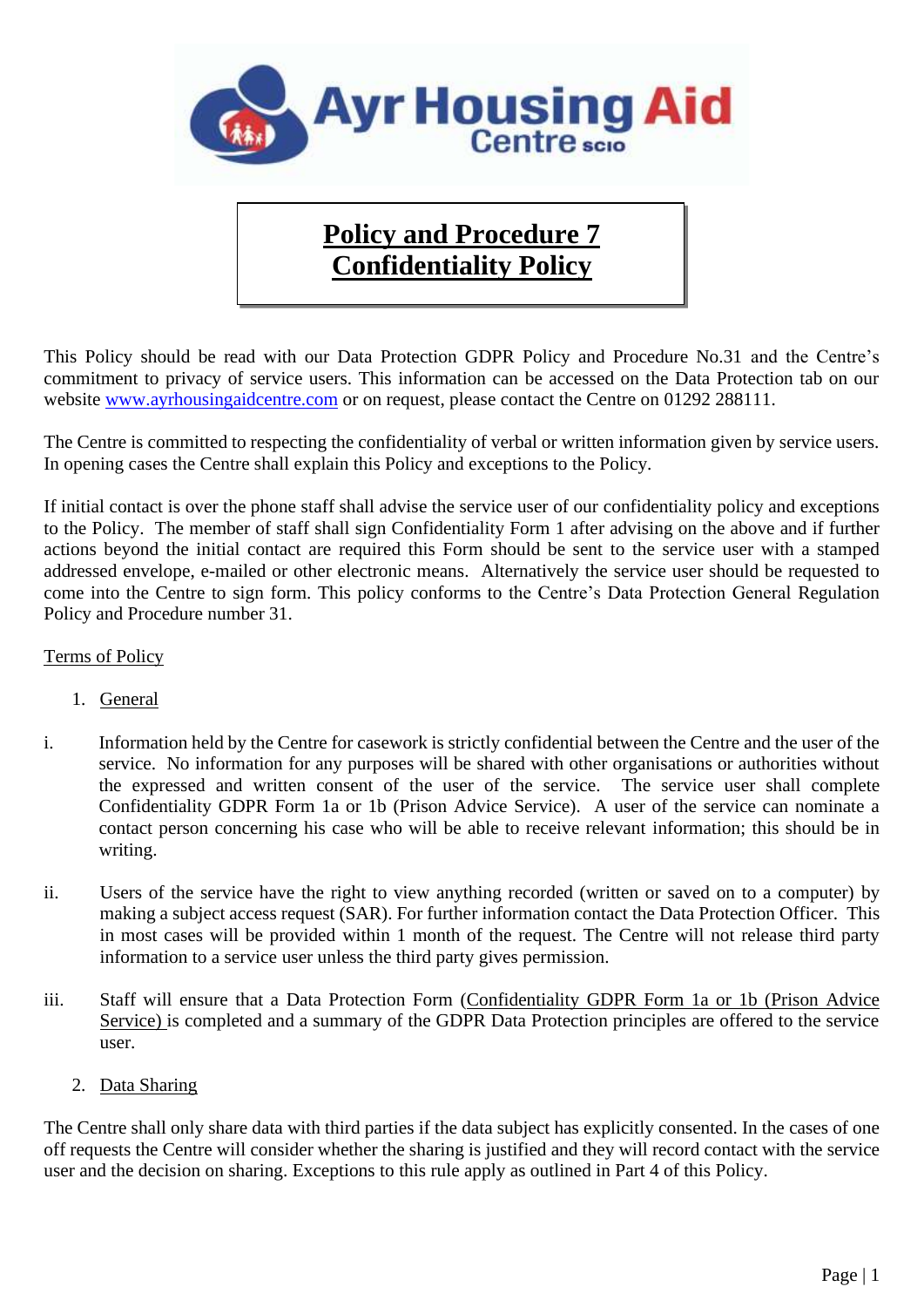- i. As part of monitoring and quality assurance a selection of case-files are audited by external auditors under the National Standards for Information and Advice. The user of the service must be advised of this process and asked to make a choice on whether they wish their file to be part of this process as per Confidentiality GDPR Form 1a or 1b (Prison Advice Service).
- ii. Some Services within the Centre are registered with the Care Inspectorate and therefore subjected to unannounced Inspections. Inspectors can legally request access to relevant case files; in cases such as these Service Users will be advised of this potentially occurring. Service User's will be given the opportunity to state whether they approve.
- iii. The Centre will ask whether a service user wishes their data to be shared with appropriate Local Authority systems to allow more efficient support to be provided to the service user. The service user will be asked to make a choice on whether they wish their file to be part of this process as per confidentiality GDPR Forms 1a or 1b (Prison Advice Service).
- iv. If a user of the service or a member of staff considers that there has been a breach of confidentiality, this matter should be raised initially with the CEO or the Service Manager who will investigate the matter and report to the Management Committee. In the event that the breach concerns personal data as defined by GDPR this should be reported to the Data Protection Officer.

The service user will be kept informed of any developments concerning the case.

3. Data Breach Notification

All personal data breaches must be reported immediately to the Data Protection Officer. If a personal data breach occurs and that breach is likely to result in a risk to the rights and freedoms of data subjects (e.g. financial loss, breach of confidentiality, discrimination, reputational damage, or other significant social or economic damage), Data Protection Officer must ensure that the Information Commissioner's Office is informed of the breach without delay, and in any event, within 72 hours after having become aware of it.

In the event that a personal data breach is likely to result in a high risk (that is, a higher risk than that described under Part 22.2/22.3 of the Data Protection GDPR Policy and Procedure 31) to the rights and freedoms of data subjects, Data Protection Officer must ensure that all affected data subjects are informed of the breach directly and without undue delay.

Data breach notifications shall include the following information:

- a) The categories and approximate number of data subjects concerned;
- b) The categories and approximate number of personal data records concerned;
- c) The name and contact details of the Company's Data Protection Officer, (or other contact point where more information can be obtained);
- d) The likely consequences of the breach;
- e) Details of the measures taken, or proposed to be taken, by the Company to address the breach including, where appropriate, measures to mitigate its possible adverse effects.

## 4. Exceptions

- i. The Centre shall pass information to the relevant authorities if there are issues concerning the safety of a child (see Policy and Procedure 18) or a vulnerable adult (see Policy and Procedure 19). This includes allegations or charges brought against service user in relation to children or vulnerable adults. The procedure for reporting is as follows;
	- Worker shall report concerns to Services Manager/Senior within 2 working days after becoming aware of potential safety issues concerning a child or vulnerable adult.